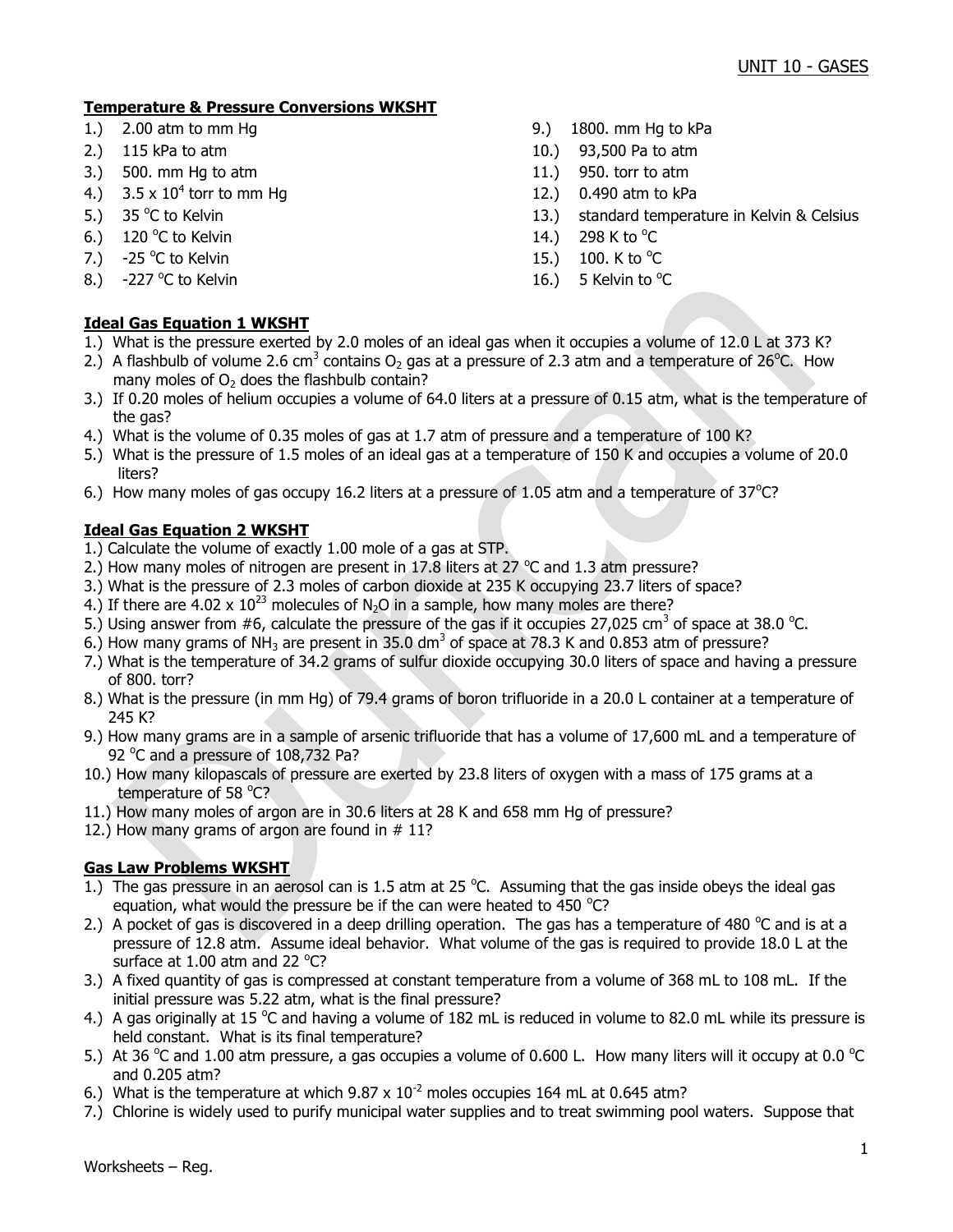the volume of a particular sample of Cl<sub>2</sub> is 6.18 L at 0.90 atm and 33 °C. What volume will the Cl<sub>2</sub> occupy at 107 $\degree$ C and 0.75 atm?

8.) A gas exerts a pressure of 1.5 atm at 27 °C. The temperature is increased to 108 °C with no volume change. What is the gas pressure at the higher temperature?

## **GAS STOICHIOMETRY (standard conditions) WKSHT. (assume STP conditions for all reactions)**

1.) How many liters of oxygen can be formed from the decomposition of 2.00 grams of KClO<sub>3</sub>.

 $\underline{\phantom{a}}$  KClO<sub>3</sub>  $\rightarrow$   $\underline{\phantom{a}}$  KCl +  $\underline{\phantom{a}}$  O<sub>2</sub>

- 2.) How many grams of CaCO<sub>3</sub> are required to produce 6.00 L of CO<sub>2</sub>?  $\qquad \qquad \qquad$  CaCO<sub>3</sub>  $\rightarrow \qquad$  CaO +  $\qquad$  CO<sub>2</sub>
- 3.) Determine the volume of hydrogen gas produced when 0.250 moles of zinc react with excess HCl.

$$
\_ Zn + \_ HCl \rightarrow \_ ZnCl_2 + \_ H_2
$$

- 4.) How many liters of nitrogen are required to combine with 3.0 L of hydrogen in the following reaction:  $N_2$  +  $H_2$   $\rightarrow$  NH<sub>3</sub>
- 5.) How many liters of oxygen are needed to combine with 7.0 liters of propane in the following reaction:  $C_3H_8 + C_2 \rightarrow C_2 + H_2O$
- 6.) From the following reaction:  $\qquad \qquad \qquad \_ \qquad CH_4 + \_ \qquad \qquad O_2 \rightarrow \_ \qquad \text{CO}_2 + \_ \qquad \text{H}_2\text{O}$ How many liters of  $CO<sub>2</sub>$  are formed from 32.0 grams of  $CH<sub>4</sub>$ ?

7.) How many grams of Na are needed to produce 5.0 L of hydrogen?

$$
\_\_Na + \_\_H_2O \rightarrow \_\_NaOH + \_\_H_2
$$

8.) Determine the volume of CO<sub>2</sub> produced from burning 0.750 moles of C.  $C_1 \cup C_2 \rightarrow C_2$ 

## **DALTON'S LAW & GRAHAM'S LAW WKSHT.**

- 1.) Determine the partial pressure of each gas in a container with 2.0 moles of N<sub>2</sub>, 3.0 moles of O<sub>2</sub>, and 7.0 moles of H<sup>2</sup> that has a total pressure of 850 mm Hg. (You will have 3 separate answers for this question.)
- 2.) A mixture of nitrogen and oxygen has a total pressure of 730 mm Hg. If the nitrogen has a partial pressure of 420 mm Hg, find the pressure of the oxygen.
- 3.) At an altitude of 30,000 ft., the total air pressure is only about 450. mm Hg. If the air is 21.0 % oxygen, what is the partial pressure of oxygen at this altitude?
- 4.) A mixture of 3 gases have the following pressures:  $oxygen = 355$  mm Hg, helium = 468 mm Hg, & nitrogen  $= 560$  mm Hg. Find the % of each gas in the mixture.
- 5.) Compare the rate of effusion of CH<sub>4</sub> and CO<sub>2</sub>. (Give answers to  $# 5, 6, 8, 7$  to 3 SF's.) (Your answers for  $# 5, 6, 8, 7$  should read " $\_\_$  effuses  $\_\_$  times faster than  $\_\_$ .")
- 6.) Compare the rate of effusion of helium and nitrogen.
- 7.) How much faster does ammonia ( $NH<sub>3</sub>$ ) effuse than HCl?
- 8.) An unknown gas effuses 4.0 times faster than  $O<sub>2</sub>$ . Find the molar mass of the unknown gas.

## **UNIT 10 REVIEW & PRACTICE WORKSHEET**

- 1.) Convert 122.3 kPa to atm.
- 2.) Convert 94 °C to Kelvins.
- 3.) The volume of a gas at 725 torr is 275 mL. What is the volume of the sample at 950.0 torr?
- 4.) At STP, how many liters of hydrogen gas can be produced from the complete reaction of 27.45 grams of iron with excess  $H_2O$ ?

 $E = Fe + \_$  H<sub>2</sub>O  $\rightarrow \_$  Fe<sub>3</sub>O<sub>4</sub> +  $\_$  H<sub>2</sub>

- 5.) What is the temperature (in  $^{\circ}$ C) of a 1.37 mole sample of carbon monoxide in a 18.3 liter container at 805 mm Hg?
- 6.) A mixture of gases contains 2.50 moles of hydrogen, 3.25 moles of nitrogen, and 1.75 moles of oxygen and the total pressure is 775 torr. What is the partial pressure of the nitrogen?
- 7.) A gas at 47.6  $\degree$ C has a volume of 125 mL. What is the temperature of this sample of gas when its volume is 362 mL?
- 8.) Some rockets are fueled by the reaction of hydrazine (N<sub>2</sub>H<sub>2</sub>) and hydrogen peroxide (H<sub>2</sub>O<sub>2</sub>). How many liters of H<sub>2</sub>O can be produced from the complete reaction of 37.7 liters of N<sub>2</sub>H<sub>2</sub>?

$$
N_2H_2 + N_2O_2 \rightarrow N_2 + N_2O_2
$$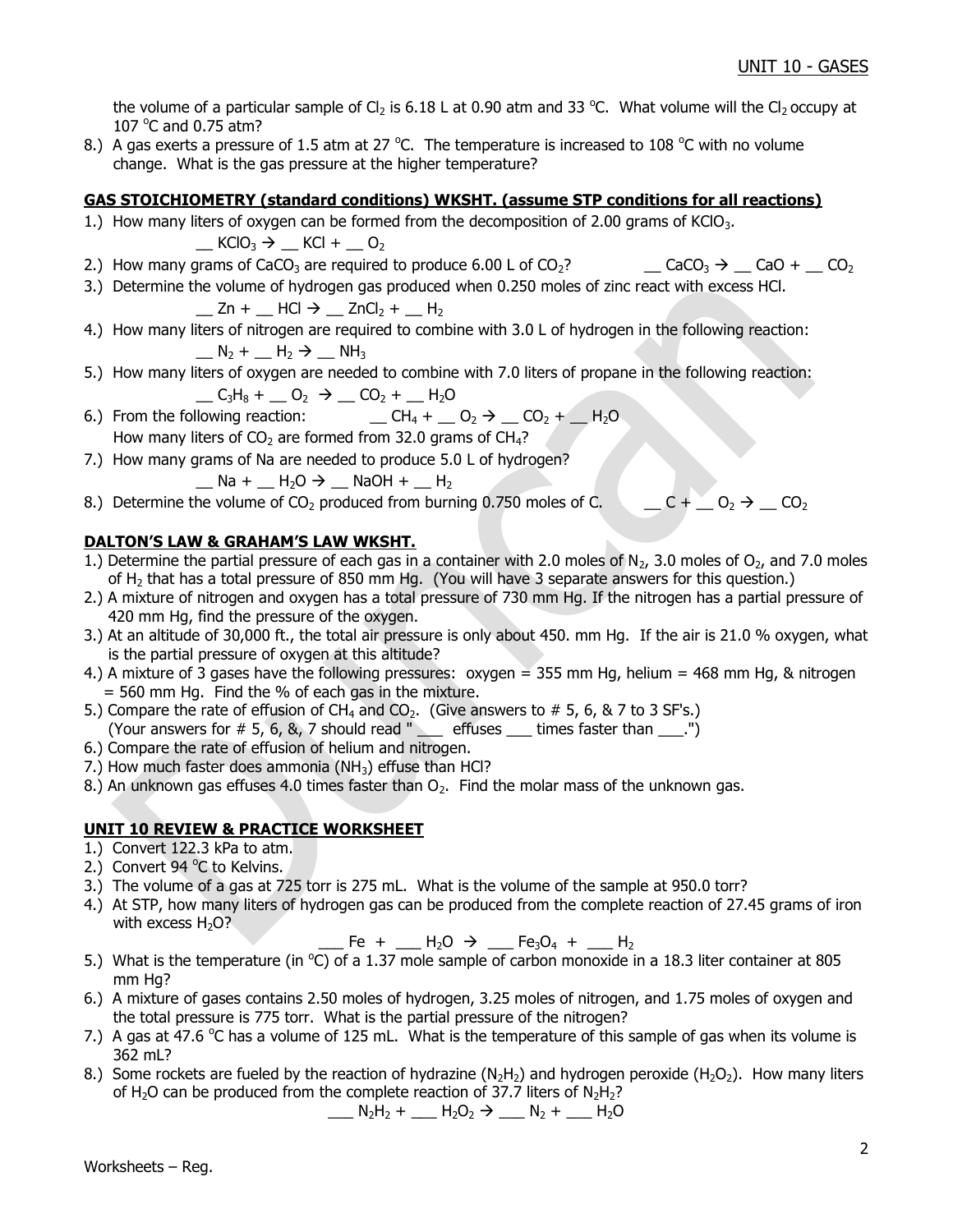- 9.) An unknown gas effuses 1.57 times faster than  $N_2O_3$ . What is the molar mass of the unknown gas?
- 10.) The pressure of a gas at 35.6  $\degree$ C is 114.3 kPa. What is the pressure when the temperature drops to  $17.3 °C?$
- 11.) A mixture of three gases (helium, neon, and argon) has a total pressure of 950. torr. If the helium and neon exert a pressure of 255 torr each, what is the partial pressure of the argon?
- 12.) A 21.5 liter sample of gas at 107 kPa of pressure has a temperature of 27.2  $\degree$ C. What is the pressure of the gas if it is transferred to a 32.6 liter container at  $44.1 \text{ °C}$ ?

### **EXTRA UNIT 10 REVIEW WORKSHEET**

- 1.) Convert the following pressure measurements to atmospheres.
	- (A) 151.98 kPa (B) 456 mm Hg (C) 912 torr
- 2.) What are the conditions for gas measurement at STP?

- 3.) The volume of a sample of methane gas measures 350. mL at 27.0  $^{\circ}$ C and 810. mm Hg. What is the volume (in liters) at -3.0  $^{\circ}$ C and 650. mm Hg pressure?
- 4.) How many grams of nitrogen gas are contained in a 32.6 liter container at 34.4  $^{\circ}$ C and 579 torr?
- 5.) A mixture of four gases in a container exerts a total pressure of 955 mm Hg. In this container, there are 4.50 moles of N<sub>2</sub>, 4.25 moles of CO<sub>2</sub>, 2.75 moles of H<sub>2</sub>, and 2.00 moles of O<sub>2</sub>. What is the partial pressure of H<sub>2</sub>?
- 6.) Compare the rates of effusion of carbon dioxide gas and carbon monoxide gas.
- 7.) An unknown gas effuses 1.37 times faster than  $Cl<sub>2</sub>$  gas. What is the molar mass of the unknown gas?
- 8.) Given the following unbalanced reaction: \_\_\_ C<sub>5</sub>H<sub>12</sub> + \_\_ O<sub>2</sub>  $\rightarrow$  \_\_ CO<sub>2</sub> + \_\_ H<sub>2</sub>O How many liters of oxygen are needed to produce  $45.7$  liters of  $CO<sub>2</sub>$ ?
- 9.) Given the unbalanced equation: \_\_\_\_ Mg + \_\_\_ O<sub>2</sub>  $\rightarrow$  \_\_\_ MgO
- How many liters of oxygen gas are required to produce 45.8 grams of magnesium oxide?
- 10.) An aerosol can contains gases under a pressure of 4.50 atm at 20.0 °C. If the can is left on a hot, sandy beach, the pressure of the gases increases to 4.80 atm. What is the temperature on the beach (in  $^{\circ}$ C)?

| Ideal Gas Eqn. 1 wksht.                                                                                                                                                                                                                                                                                                                                                                  | 1.) 5.1 atm; 2.) 2.4 x $10^{-4}$ moles;                                                                                                             | 3.) 580 K;                     | 4.) $1.7 L;$                                                                             | 5.) 0.92 atm;                             | 6.) 0.668 moles                                   |
|------------------------------------------------------------------------------------------------------------------------------------------------------------------------------------------------------------------------------------------------------------------------------------------------------------------------------------------------------------------------------------------|-----------------------------------------------------------------------------------------------------------------------------------------------------|--------------------------------|------------------------------------------------------------------------------------------|-------------------------------------------|---------------------------------------------------|
| Ideal Gas Eqn. 2 wksht.<br>1.) 22.4 $Li$<br>6.) $78.9 g$ ;<br>12.) 480 g                                                                                                                                                                                                                                                                                                                 | 2.) 0.94 moles;<br>7.) 720. K;                                                                                                                      | 3.) 1.9 atm;<br>8.) 897 mm Hg; | 4.) 0.668 moles;<br>9.) 83 g;                                                            |                                           | 5.) 0.631 atm;<br>10.) 632 kPa;<br>11.) 12 moles; |
| Gas Law Problems wksht.<br>6.) $13.1 \text{ K}$ 7.) $9.2 \text{ L}$ ;                                                                                                                                                                                                                                                                                                                    | 1.) 3.6 atm; 2.) 3.59 L or 3.6 L;                                                                                                                   | 3.) 17.8 atm;<br>8.) 1.9 atm   |                                                                                          | 4.) 130 K or 130. K; 5.) 2.59 L or 2.6 L; |                                                   |
| Gas Stoichiometry wksht.<br>1.) $0.551$ L; 2.) $26.8$ g;<br>7.) 10. g; 8.) 16.8 L                                                                                                                                                                                                                                                                                                        |                                                                                                                                                     |                                | 3.) $5.60 \text{ L}$ ; 4.) $1.0 \text{ L}$ ; 5.) $35 \text{ L}$ ; 6.) $44.8 \text{ L}$ ; |                                           |                                                   |
| Dalton's Law & Graham's Law wksht.<br>1.) $N_2 = 142$ mm Hg, $O_2 = 213$ mm Hg, H <sub>2</sub> = 496 mm Hg<br>2.) 310 mm Hg 3.) 94.5 mm Hg<br>5.) CH <sub>4</sub> effuses 1.66 times faster than CO <sub>2</sub> .<br>4.) $O_2$ = 25.7%, He = 33.8 %, N <sub>2</sub> = 40.5 %<br>7.) NH <sub>3</sub> effuses 1.46 times faster than HCl<br>6.) He effuses 2.65 times faster than $N_2$ . |                                                                                                                                                     |                                |                                                                                          |                                           | 8.) 2.0 g/mole                                    |
|                                                                                                                                                                                                                                                                                                                                                                                          | Unit 10 Review & Practice wksht.<br>1.) 1.207 atm 2.) 367 K 3.) 210. mL 4.) 14.7 L 5.) -101 °C 6.) 336 torr<br>7.) 928 K 8.) 75.3 L 9.) 30.8 g/mole |                                | 10.) 108 kPa                                                                             |                                           | 11.) 440 torr 12.) 74.5 kPa                       |
| Extra Unit 10 Review wksht.<br>1.) (A) 1.5003 atm (B) 0.600 atm (C) 1.20 atm 2.) 0 °C (or 273 K) & 1 atm 3.) 0.393 L<br>4.) 27.6 g<br>5.) $H_2 = 195$ mm Hg<br>7.) 37.8 g/mole 8.) 73.1 L 9.) 12.8 L                                                                                                                                                                                     |                                                                                                                                                     |                                | 6.) CO effuses 1.25 times faster than $CO2$ .<br>10.) 40.0 °C                            |                                           |                                                   |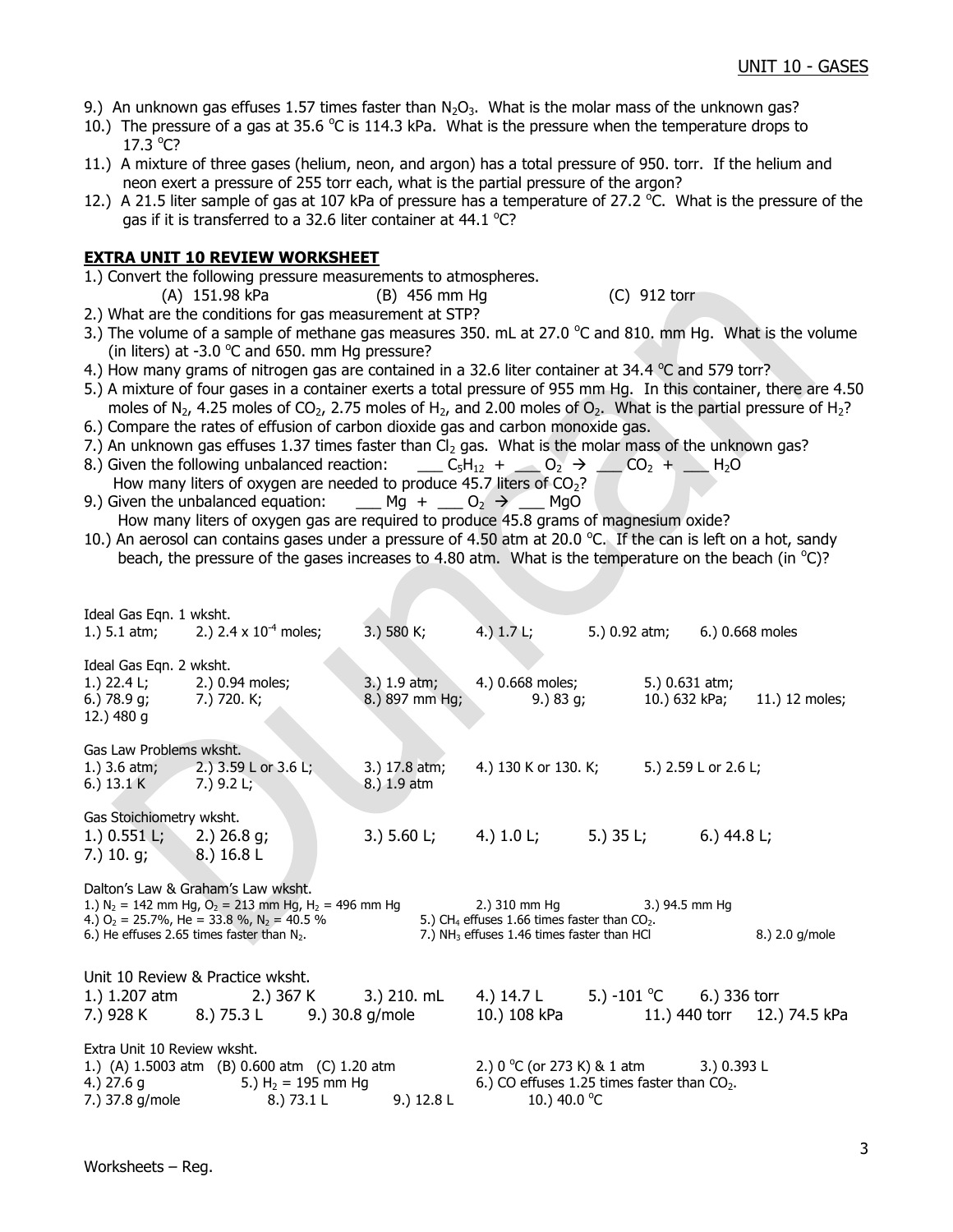### **DETERMINING MOLAR MASS USING THE IDEAL GAS EQUATION LAB**

#### DISCUSSION & OBJECTIVE

Gases are one of the major products and/or reactants in many chemical reactions. Of all the states of matter, gases are the most affected by changes in temperature and pressure. The method of collecting the gas also affects the pressure of the gas. The relationship between the density of a gas and the pressure and temperature at which it is collected can be used to determine the molecular weight of the gas.

This lab activity will use the Ideal Gas Equation to experimentally determine the molar mass of a common gas butane. Since real gases do not behave ideally at room temperature, the results will be expected to vary from the calculated molar mass. The idea of a dry gas versus one collected over water will also be involved. MATERIALS

butane lighter, large container, large graduated cylinder, thermometer, balance SAFETY PRECAUTIONS

basic safety precautions apply; **Do not try to ignite the gas after collecting it!** PROCEDURE

- 1. Immerse the lighter completely in water. Then use a paper towel to dry the lighter as best as possible. Then weigh the butane lighter to the nearest hundredth of a gram. Record this value in the data table.
- 2. Fill the container about two-thirds to three-fourths full with water.
- 3. Place the graduated cylinder in the container and fill it with water also. Invert the cylinder and keep the opening of the cylinder under the surface of the water to prevent any water from leaving the cylinder. (You should not have any air bubbles at the top of the graduated cylinder.)
- 4. Check the lighter to be certain it is open as much as possible to allow gas to escape rapidly.
- 5. Place the top of the lighter up into the opening of the cylinder and depress the striker to allow the gas to bubble up into the cylinder. (Butane is not very flammable under water!)
- 6. Allow the gas to escape until about 250 mL of gas are collected. Quickly read the volume of the gas because butane is more soluble in water than most hydrocarbons. Record this volume.
- 7. Dry the lighter **completely** and weigh it again. Record this value.
- 8. Read the temperature of the water to the nearest tenth of a degree. Record this temperature.
- 9. Your instructor will provide you with the barometric pressure reading.

#### DATA TABLE

| Dry gas pressure measurement in atm                 | atm       |
|-----------------------------------------------------|-----------|
| Pressure of the "dry" gas                           | mm Hg     |
| Vapor pressure of water at certain temperature *    | mm Hg     |
| Barometric pressure conversion (1 inch = $25.4$ mm) | mm Hq     |
| <b>Barometric pressure</b>                          | inches Hg |
| Temperature measurement in Kelvins                  |           |
| Temperature of the water (and gas)                  | $\Omega$  |
| Volume measurement in Liters                        |           |
| Volume of gas collected                             | mL        |
| <b>Mass of gas collected</b>                        |           |
| Mass of the lighter after collecting gas            |           |
| Mass of the lighter before collecting gas           |           |

\* See table of water vapor pressures on next page.

#### **CALCULATIONS**

The ideal gas equation is  $P V = n R T$